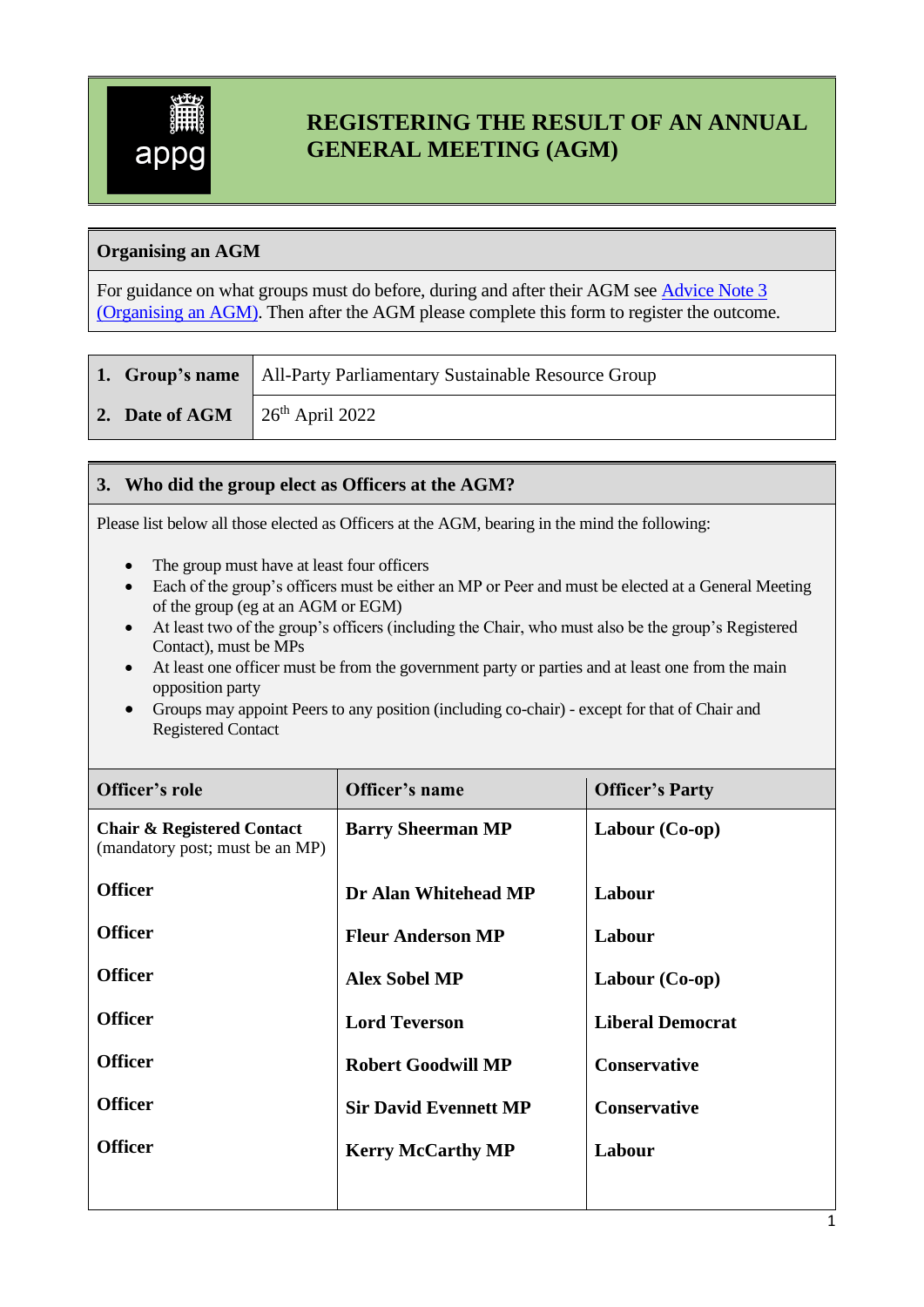| <b>Officer</b>                                                                                                                                                                                                                                                                                                                                                                                                                                             | <b>Baroness Jones of</b><br>Whitchurch                                                                                                                                                                             |                                   | Labour             |  |  |  |  |
|------------------------------------------------------------------------------------------------------------------------------------------------------------------------------------------------------------------------------------------------------------------------------------------------------------------------------------------------------------------------------------------------------------------------------------------------------------|--------------------------------------------------------------------------------------------------------------------------------------------------------------------------------------------------------------------|-----------------------------------|--------------------|--|--|--|--|
| <b>Officer</b>                                                                                                                                                                                                                                                                                                                                                                                                                                             | <b>Ben Lake MP</b>                                                                                                                                                                                                 |                                   | <b>Plaid Cymru</b> |  |  |  |  |
| <b>Vice-Chair</b>                                                                                                                                                                                                                                                                                                                                                                                                                                          | <b>Selaine Saxby</b>                                                                                                                                                                                               |                                   | Conservative       |  |  |  |  |
| 4. Did the group elect a new 'Chair & Registered Contact' at the AGM?                                                                                                                                                                                                                                                                                                                                                                                      |                                                                                                                                                                                                                    |                                   |                    |  |  |  |  |
| If so, please tick one of the options shown below to indicate which contact details your new Chair $\&$<br>Registered Contact would like registered. Those details will then be automatically drawn from MNIS (the<br>Members' Names Information Service) on the parliamentary intranet.                                                                                                                                                                   |                                                                                                                                                                                                                    |                                   |                    |  |  |  |  |
| Parliamentary contact details<br>$\Box$                                                                                                                                                                                                                                                                                                                                                                                                                    |                                                                                                                                                                                                                    | Constituency contact details<br>П |                    |  |  |  |  |
| 5. Did the group approve an income and expenditure statement at the AGM?                                                                                                                                                                                                                                                                                                                                                                                   |                                                                                                                                                                                                                    |                                   |                    |  |  |  |  |
| X Yes                                                                                                                                                                                                                                                                                                                                                                                                                                                      |                                                                                                                                                                                                                    | No<br>П                           |                    |  |  |  |  |
| The group must produce and approve an <i>income and expenditure statement</i> at the end of its reporting year<br>if it received over £12,500 in money or in kind from outside Parliament in that reporting year.                                                                                                                                                                                                                                          |                                                                                                                                                                                                                    |                                   |                    |  |  |  |  |
| 6. Does the group's current $\frac{Reject}{c}$ entry include – in the section headed 'Registrable'                                                                                                                                                                                                                                                                                                                                                         |                                                                                                                                                                                                                    |                                   |                    |  |  |  |  |
| benefits received by the group' - an estimate for the value of secretariat services?                                                                                                                                                                                                                                                                                                                                                                       |                                                                                                                                                                                                                    |                                   |                    |  |  |  |  |
| X Yes                                                                                                                                                                                                                                                                                                                                                                                                                                                      |                                                                                                                                                                                                                    | N <sub>o</sub><br>П               |                    |  |  |  |  |
| If you answered Yes, the group's entry will already contain an estimate of the financial value of the staff<br>time donated to the group for the reporting year that has just ended and will name those who are providing<br>secretariat services. If they are still providing secretariat services please write below an estimate for the<br><i>next</i> reporting year. If they are <b>no longer providing secretariat services</b> please say so below. |                                                                                                                                                                                                                    |                                   |                    |  |  |  |  |
| Should you wish to check the rules on registering secretariats these are set out in full in section 12 of the<br><b>Registration Form for APPGs.</b>                                                                                                                                                                                                                                                                                                       |                                                                                                                                                                                                                    |                                   |                    |  |  |  |  |
|                                                                                                                                                                                                                                                                                                                                                                                                                                                            |                                                                                                                                                                                                                    |                                   |                    |  |  |  |  |
| £46,501-£48,000                                                                                                                                                                                                                                                                                                                                                                                                                                            |                                                                                                                                                                                                                    |                                   |                    |  |  |  |  |
| 7. Is there anything else requiring amendment in the group's register entry? If so, please<br>write the details below.                                                                                                                                                                                                                                                                                                                                     |                                                                                                                                                                                                                    |                                   |                    |  |  |  |  |
|                                                                                                                                                                                                                                                                                                                                                                                                                                                            | The information you are required to register following an AGM is covered in sections 2-6 above. Aside<br>from that, the group must register most other changes to its current Register entry within 28 days of the |                                   |                    |  |  |  |  |

from that, the group must register most other changes to its current Register entry within **28 days** of the change occurring (eg within 28 days of the group receiving a donation of registrable value). The Guide to [the Rules on APPGs](https://www.parliament.uk/documents/pcfs/all-party-groups/guide-to-the-rules-on-appgs.pdf) contains full details on what must be registered.